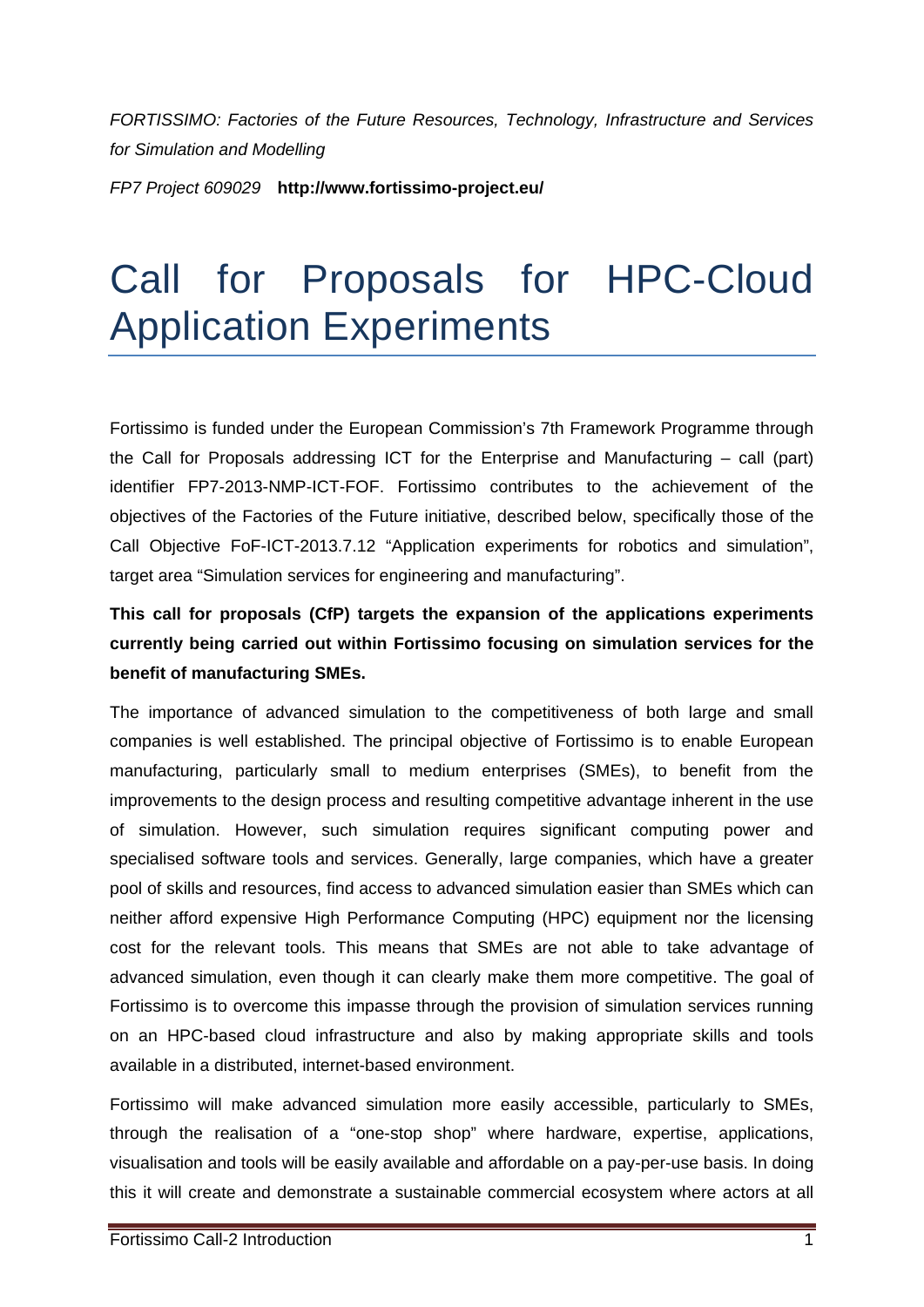levels in the value chain can realise sufficient commercial benefit to enable that ecosystem to persist independently of EU funding and continue to provide affordable services to manufacturing industry, particularly SMEs.

Fortissimo will be driven by end-user requirements where business-relevant application experiments will be used to develop, test and demonstrate both the infrastructure and the "one-stop pay-per-use shop".

Fortissimo will organise two CfPs for additional application experiments. Following the successful first CfP, "Call-2", covered by this document, addresses additional experiments executing for an 18-month period commencing in January 2015.

The target is for the additional experiments to complement the existing experiments (i.e. addressing different areas). The term "existing experiments" is to be understood to mean both the experiments already running and also those experiments selected from the first CfP and scheduled to commence in July 2014. A description of the existing experiments can be found at: http://www.fortissimo-project.eu/experiments. The additional experiments from Call-2 should expand the evaluation and demonstration of modelling and simulation services in the Fortissimo HPC Cloud that could create business benefits for manufacturing SMEs. Expectations for the proposed experiments are detailed below.

## Background - FoF

The Factories of the Future (FoF) initiative is part of the European Economic Recovery Plan launched in November 2008 to respond to the global economic crisis. This Public-Private-Partnership (PPP) aims at helping EU manufacturing enterprises, in particular SMEs, to adapt to global competitive pressures by improving the technological base of manufacturing across a broad range of sectors. The ICT contribution to this initiative aims at improving the efficiency, adaptability and sustainability of manufacturing systems as well as their better integration within business processes in an increasingly globalised industrial context.

The aim of the ICT for the Enterprise and Manufacturing Challenge within the FoF initiative is to give support to industry for bringing together ICT suppliers and users for experiments that target the broad uptake of ICT towards a more sustainable, efficient, performant, and smarter European manufacturing industry. The focus is on emerging innovative technologies and processes, which need to be customised, tested and validated before being able to compete on the market. A special emphasis is on strengthening European SMEs, both on the supply and on the demand side. Application experiments include simulation services for engineering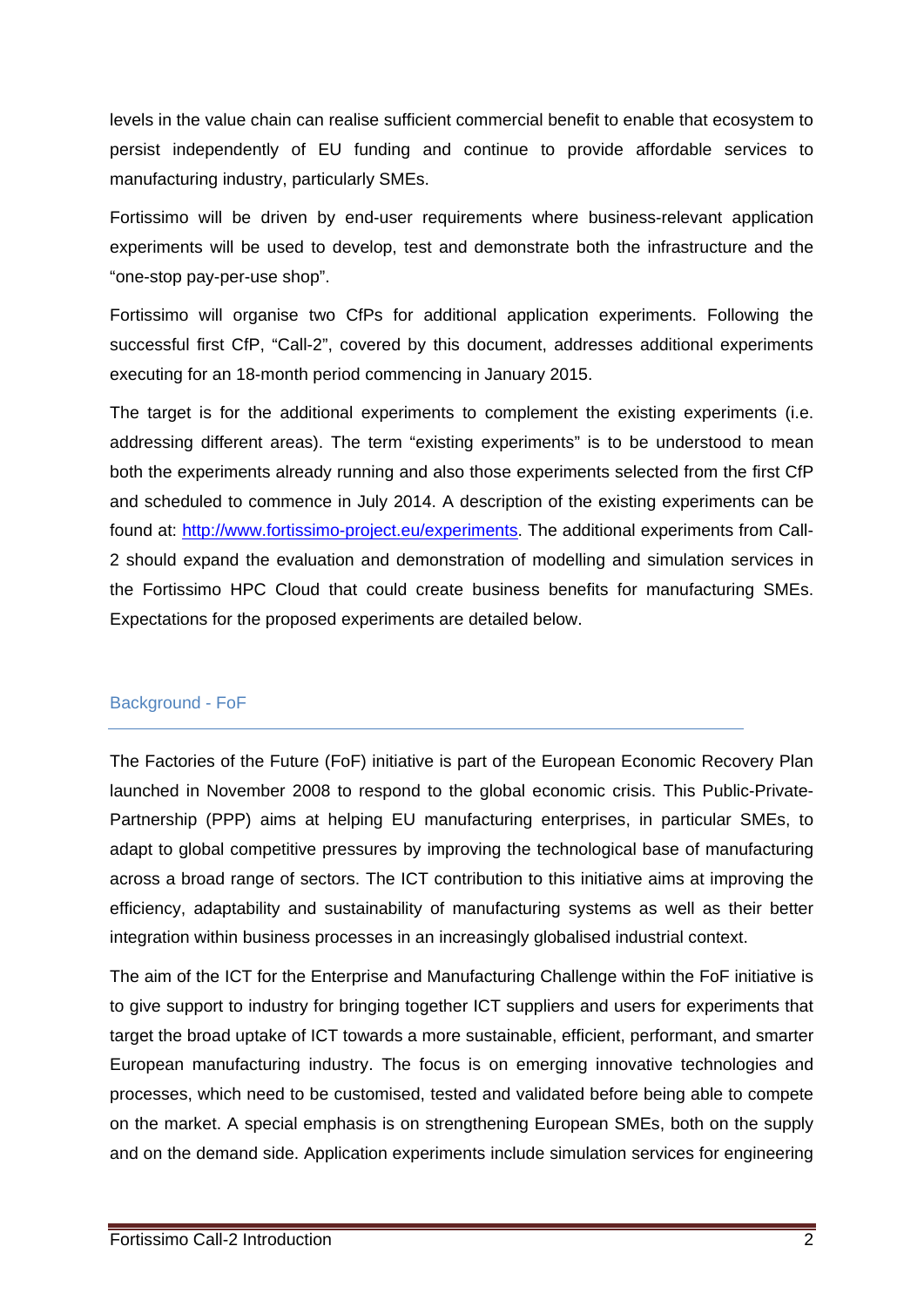and manufacturing SMEs involving a cloud-based service infrastructure that provides the necessary HPC resources.

#### Expectations for the new experiments

As discussed above, Fortissimo Call-2 targets the augmentation of the current set of application experiments. **The expectations for the proposed experiments are that they should:** 

- **be complementary to those already included in the project,**
- **contain all those actors in the value chain necessary for the realisation of services meeting the end-users' engineering and manufacturing needs, and**
- **be based on the use of the (distributed) HPC resources already offered within the Fortissimo infrastructure.**

In this context, complementarity is understood to mean activities that address new applications, business cases, industrial sectors and market segments and the enhancement of the project's ability to demonstrate the impact of the Fortissimo approach for a broad set of industrial users. Extensions of existing experiments are thus not considered to be complementary.

The new application experiments should provide business relevant investigations and demonstrations of simulation services in the Fortissimo HPC Cloud that have the potential to create business benefits for manufacturing SMEs. **The business-relevance of the application experiment is essential**, as Fortissimo places considerable emphasis on the exploitation of opportunities at all levels of the value chain ranging from the end-user, through Independent Software Vendors (ISVs), domain experts and technology providers to the HPC infrastructure provider.

Proposed experiments should include all participants necessary for the experiment, which may include HPC experts, HPC Centres or ISVs either already included within or external to the Fortissimo consortium. Experiments will employ the Fortissimo HPC infrastructure using the HPC Centres already involved in the project. Interactions with existing Fortissimo partners is supported by a partnering facility available on the Fortissimo web-site: **http://www.fortissimo-project.eu/calls/partnering**.

Innovation in the experiments shall be addressed at two levels: (1) Users get "one-stop-shop" access to simulation technologies novel for them, including expertise and tools for visualisation, analytics, customisation and integration, and dynamic, easy and affordable access to computing resources; (2) independent software vendors and simulation service